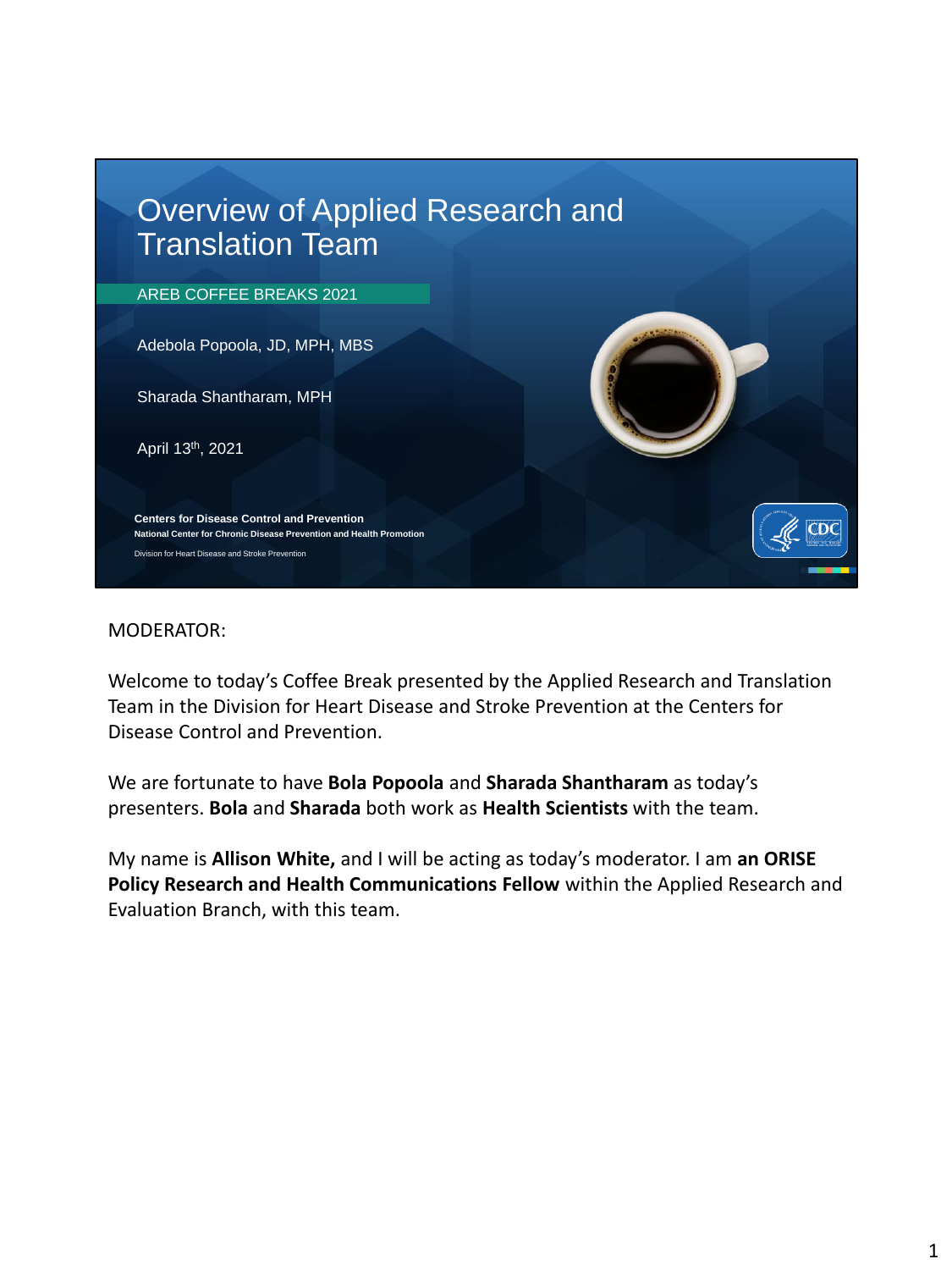

Before we begin, there are some housekeeping items.

All participants have been muted; however, to improve audio quality please mute your phones and microphones throughout the webinar until prompted.

If you are having issues with audio or seeing the presentation, please message us using the chat box or send us an email at AREBheartinfo@cdc.gov.

If you have questions during the presentation, please enter it on the into the Q/A box located at the bottom of your screen. Please hold your questions until we reach the end of the presentation until prompted.

Since this is a training series on applied research and evaluation, we hope you will complete the poll at the end of the presentation and provide us with your feedback.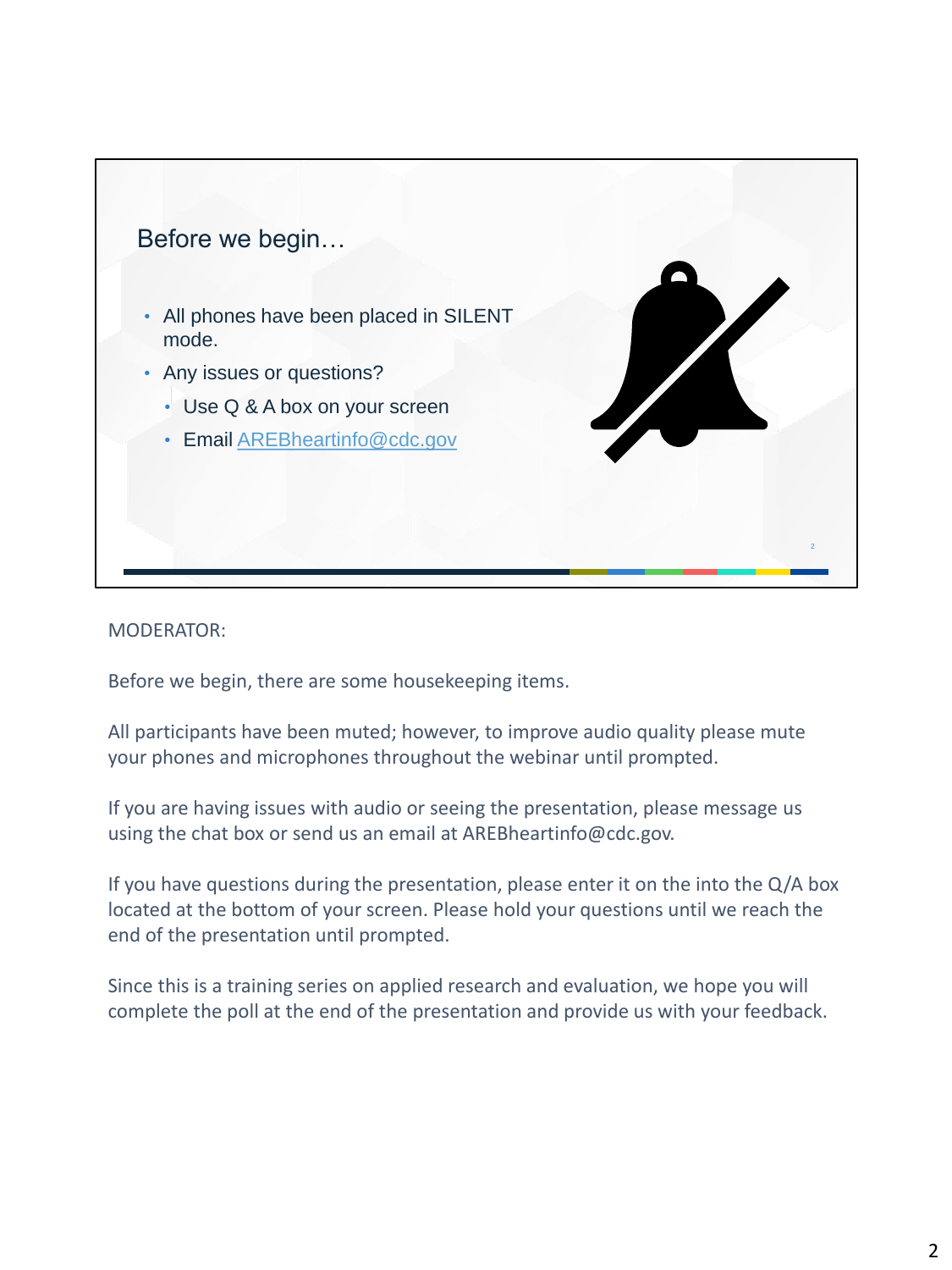

Just as a disclaimer, the information presented in the webinar is for training purposes and reflects the views of the presenters. It does not necessarily represent the official position of the Centers for Disease Control and Prevention.

So, without further delay. Let's get started. **Sharada,** the floor is yours.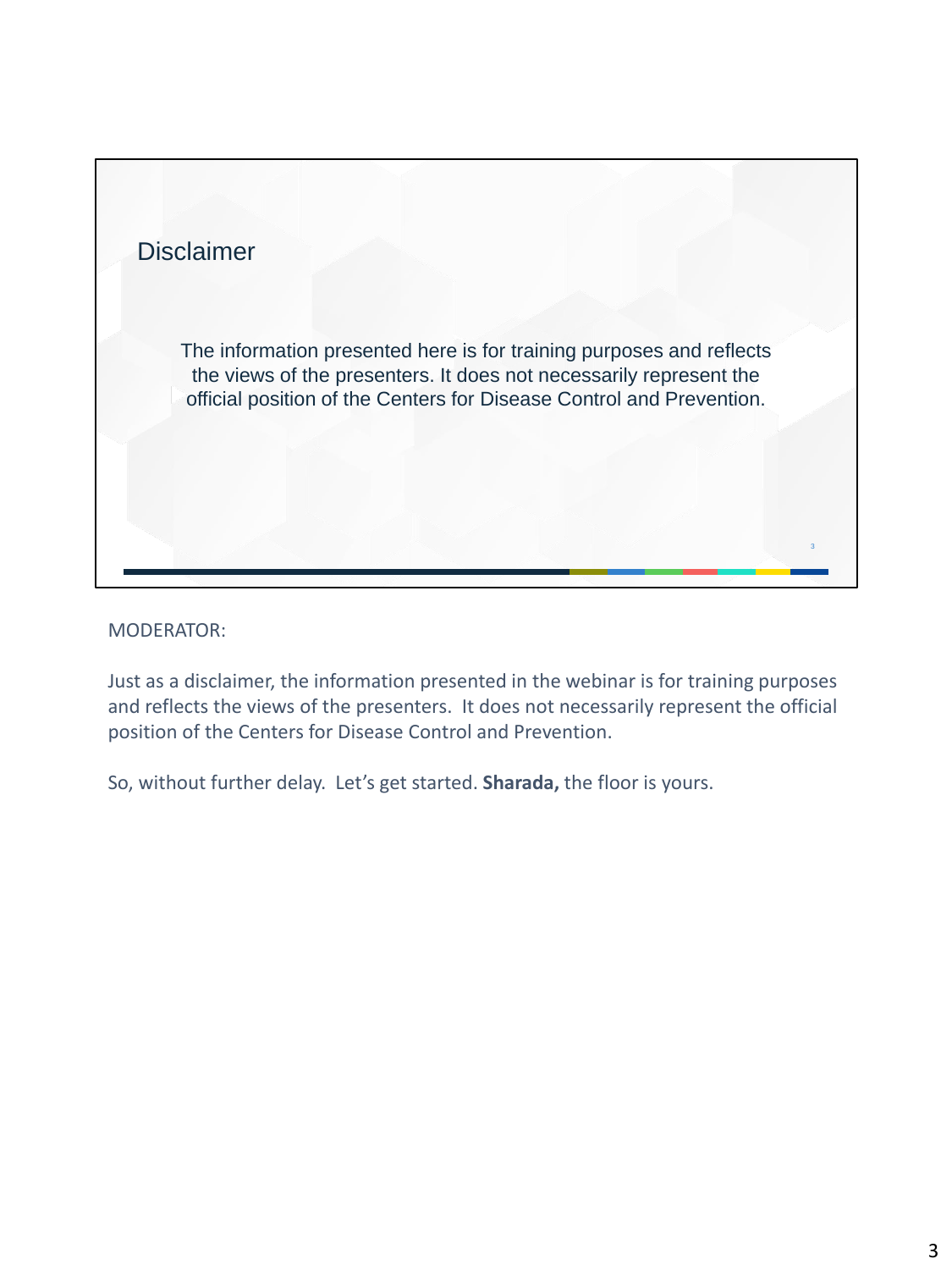

Thanks, **Allison**! Alright, so for today's presentation, Bola and I wanted to introduce our team in terms of who we are and what we do, and describe our portfolio of work and how it's structured along with and provide a few examples of our products. And then we'll run through a demonstration of how to find our work on the Division for Heart Disease and Stroke Prevention's website. And, of course, we'll have time for Q&A at the end.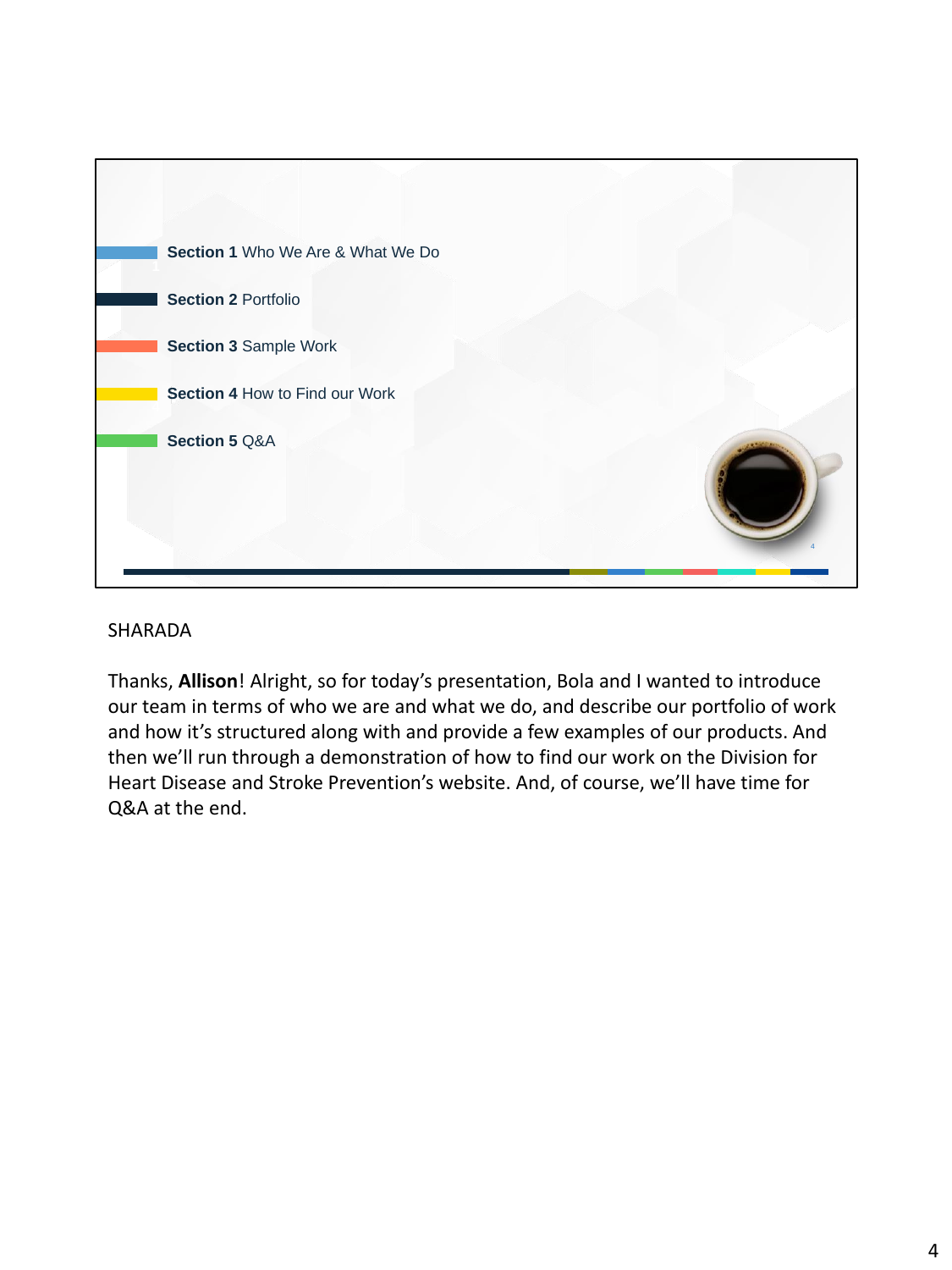# **Mission**

To promote the use of the best available evidence to enhance knowledge and decision-making for the planning, development, and implementation of cardiovascular disease prevention and management strategies.

#### SHARADA

So, who are we? We are the Applied Research and Translation Team. We sit within the Applied Research and Evaluation Branch, alongside the Evaluation and Program Effectiveness Team. We work collaboratively with our Division's program branch and epidemiology and surveillance branch.

Our mission is to promote the use of the best available evidence to enhance knowledge and decision-making for the planning, development and implementation of CVD prevention and management strategies.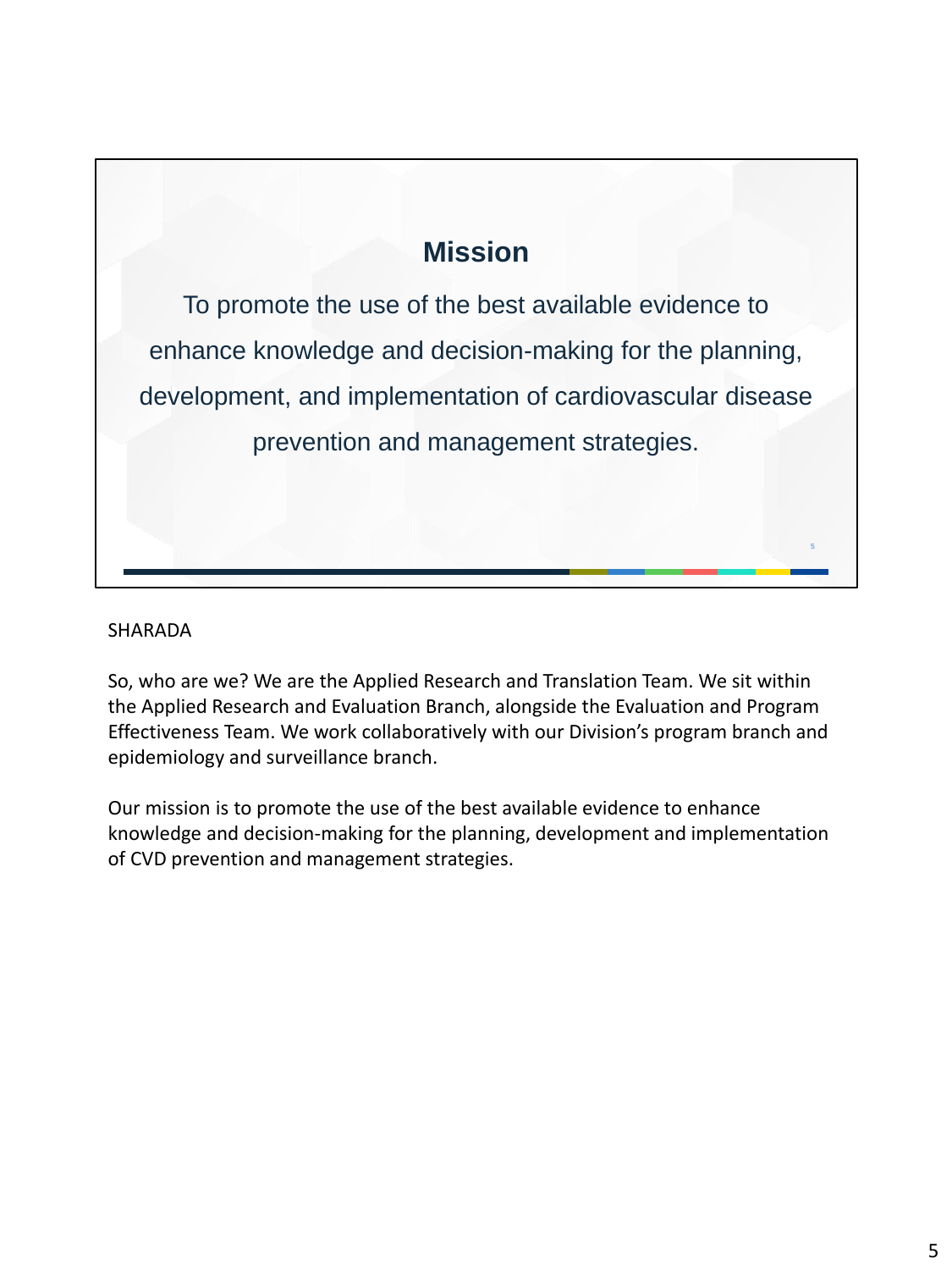

Behind all our great work is a great team! For a visual, here is a snapshot of our Team. As you can see, our Team consists of professionals and experts in public health, policy, economics, and communications.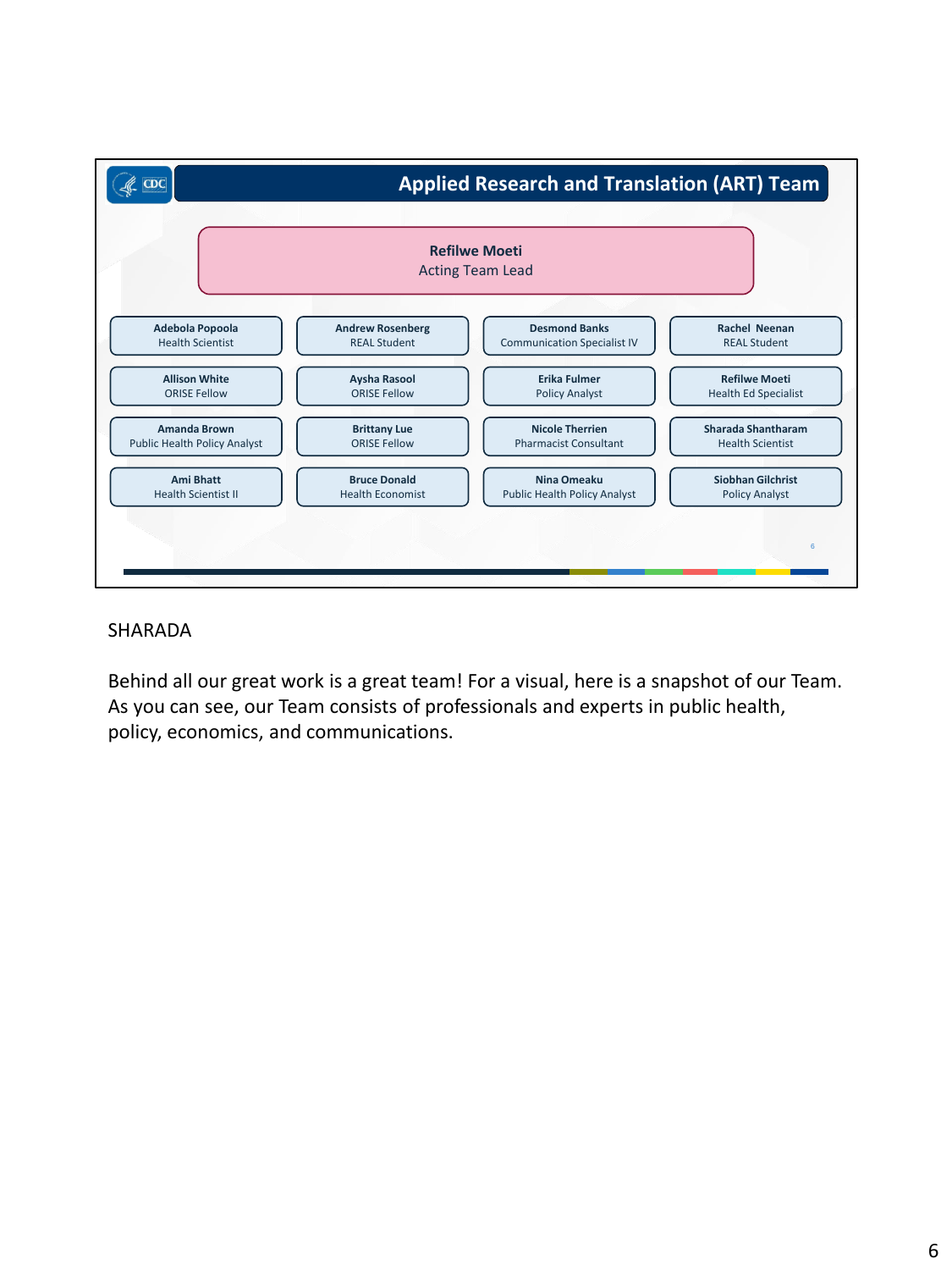

Our team prioritizes our work by focusing in 3 areas:

- First, we consider alignment with the Division's strategic plan's objectives and activities, while also considering funding, feasibility, and topic relevance.
- Secondly, we look at alignment with our funded recipients' needs and interests via the topic and product deliverables.
- Finally, we examine the work's alignment with potential public health impact, considering if the work takes into account health equity, reach, and efficacy.

And this is to reach our key audiences of state and local health departments, public health practitioners, national organizations, and others.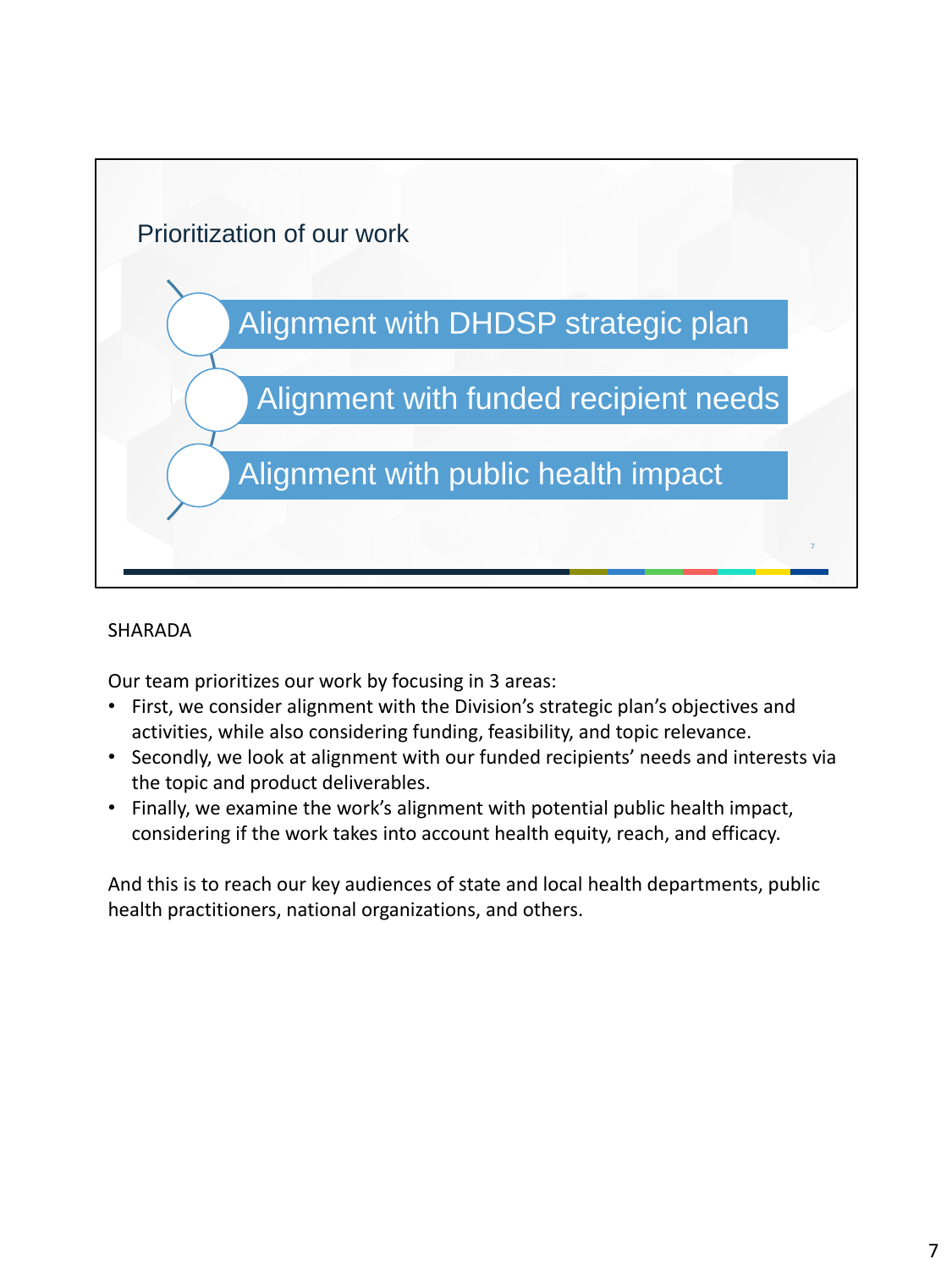

Our team focuses on developing actionable resources and products that our priority audiences can use to make informed, evidence-based decisions. For example, our policy evidence assessment reports prioritize policy interventions by varying evidence levels so that policymakers, public health practitioners, and researchers can understand what can be taken up to the next step or perhaps needs more research.

So, our team uses the Knowledge to Action (K2A) framework to guide a lot of our work. The three phases you can see here are**:** research, translation, and institutionalization. In order to move knowledge to sustainable action, we have various decision points, interactions, and supporting structures that help guide this process.

And evaluation supports the entire K2A process, as you can see at the bottom.

We also work in other areas of implementation science, such as with our systematic reviews with the Community Preventive Services Task Force and we're currently wrapping up rigorous evaluation on community pharmacist practices.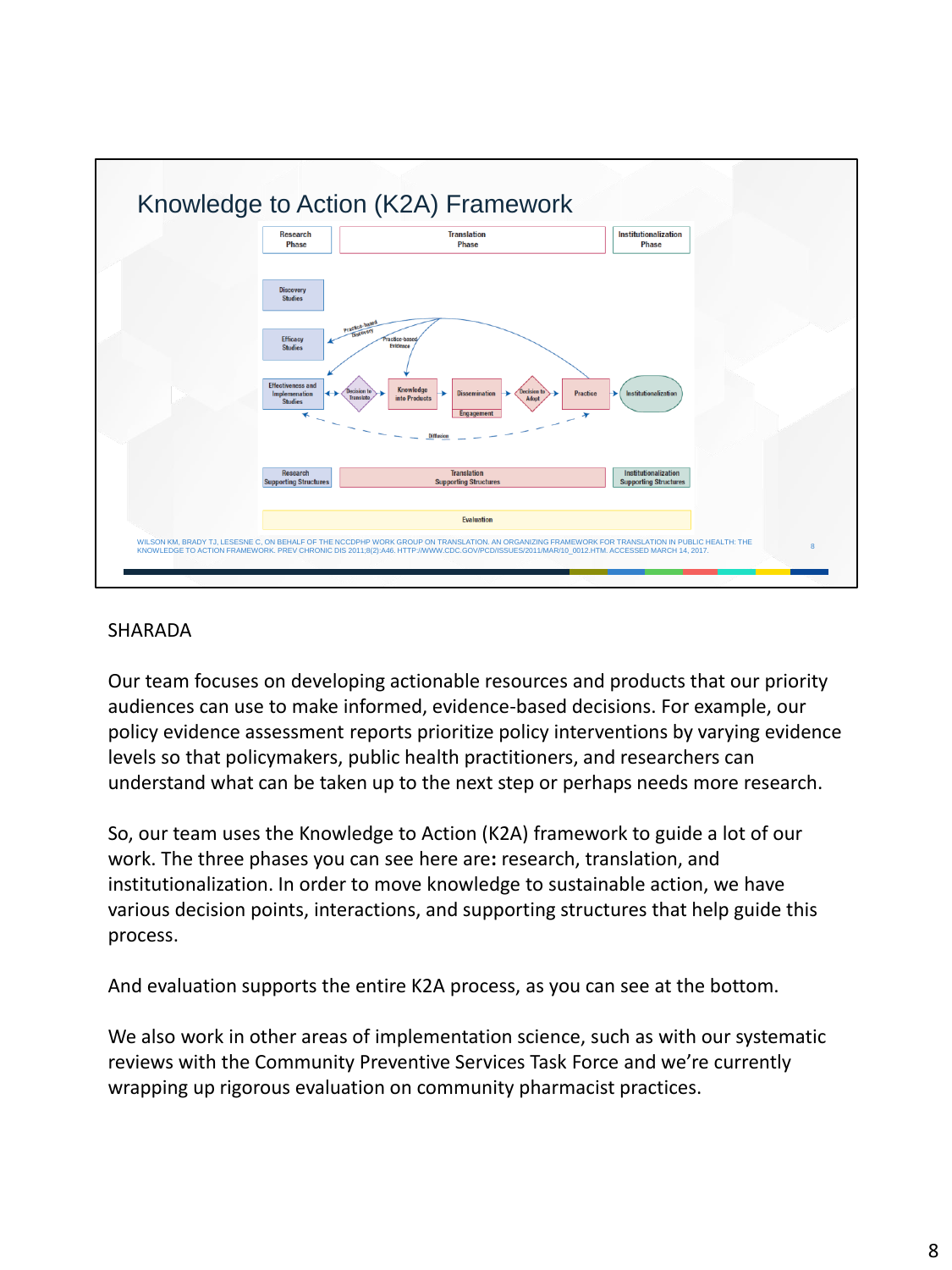

Within the research phase of the K2A Framework, we conduct **policy research**, which is largely guided by our policy research continuum. The aim of the continuum is to help the team examine and understand policy interventions that are evidence-based and likely to make the greatest impacts on cardiovascular health. We produce a number of products across this continuum as we move from the early evidence assessments, which happen simultaneously with our policy surveillance work, to the policy implementation studies, policy ratings, impact research, dissemination, and implementation.

And as with all our work, we collaborate with various stakeholders who help define our research questions, carry out recommended interventions, and take the evidence and our work to the next level at the policy-making stage.

If you want to learn more about our policy research continuum, Erika Fulmer and Siobhan Gilchrist from our team presented a Coffee Break about it. And that's available on our website, using the link on this slide.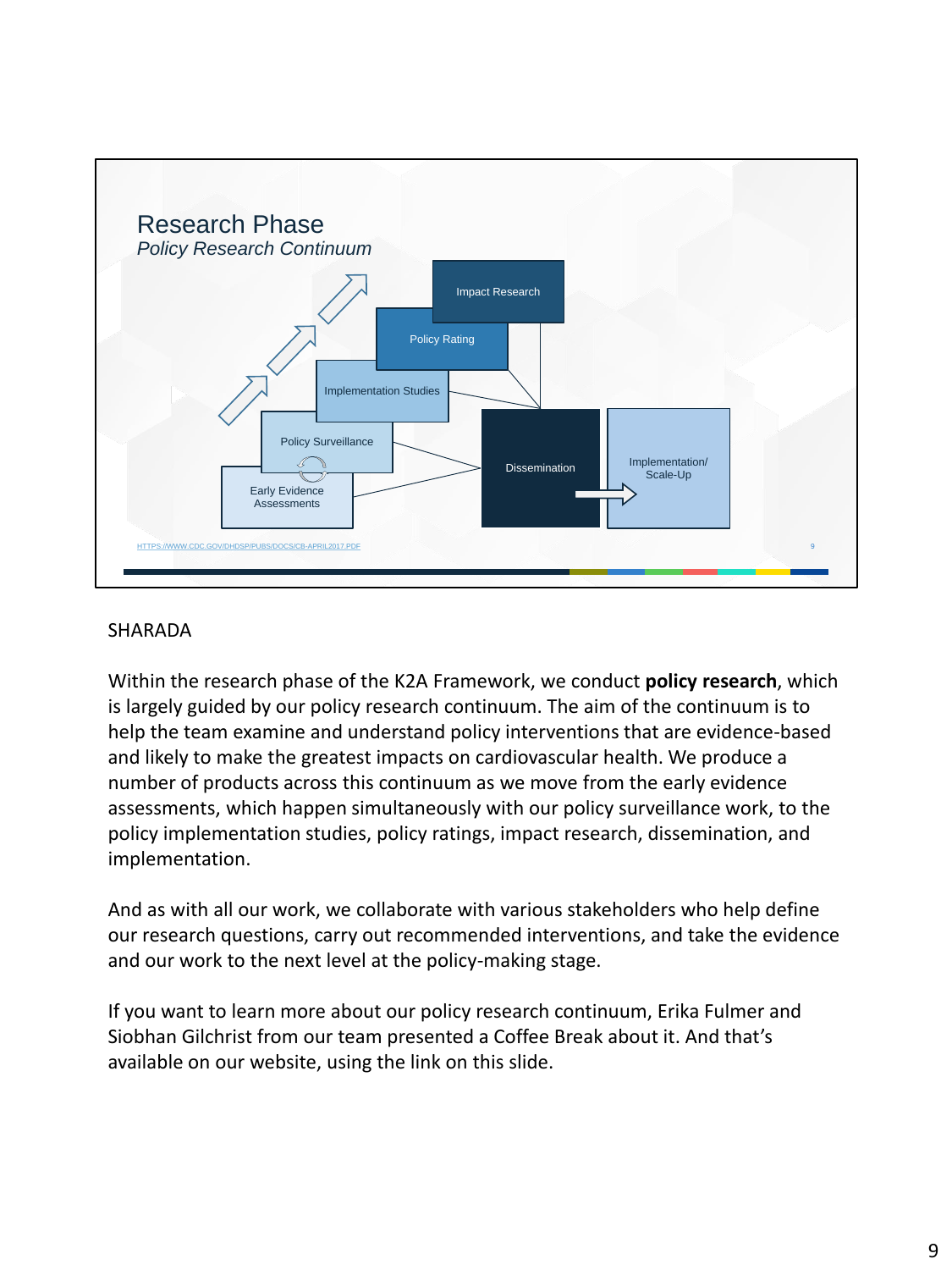I'll pass it over to Bola to talk about the other sides of our work.

https://www.cdc.gov/dhdsp/pubs/docs/CB-April2017.pdf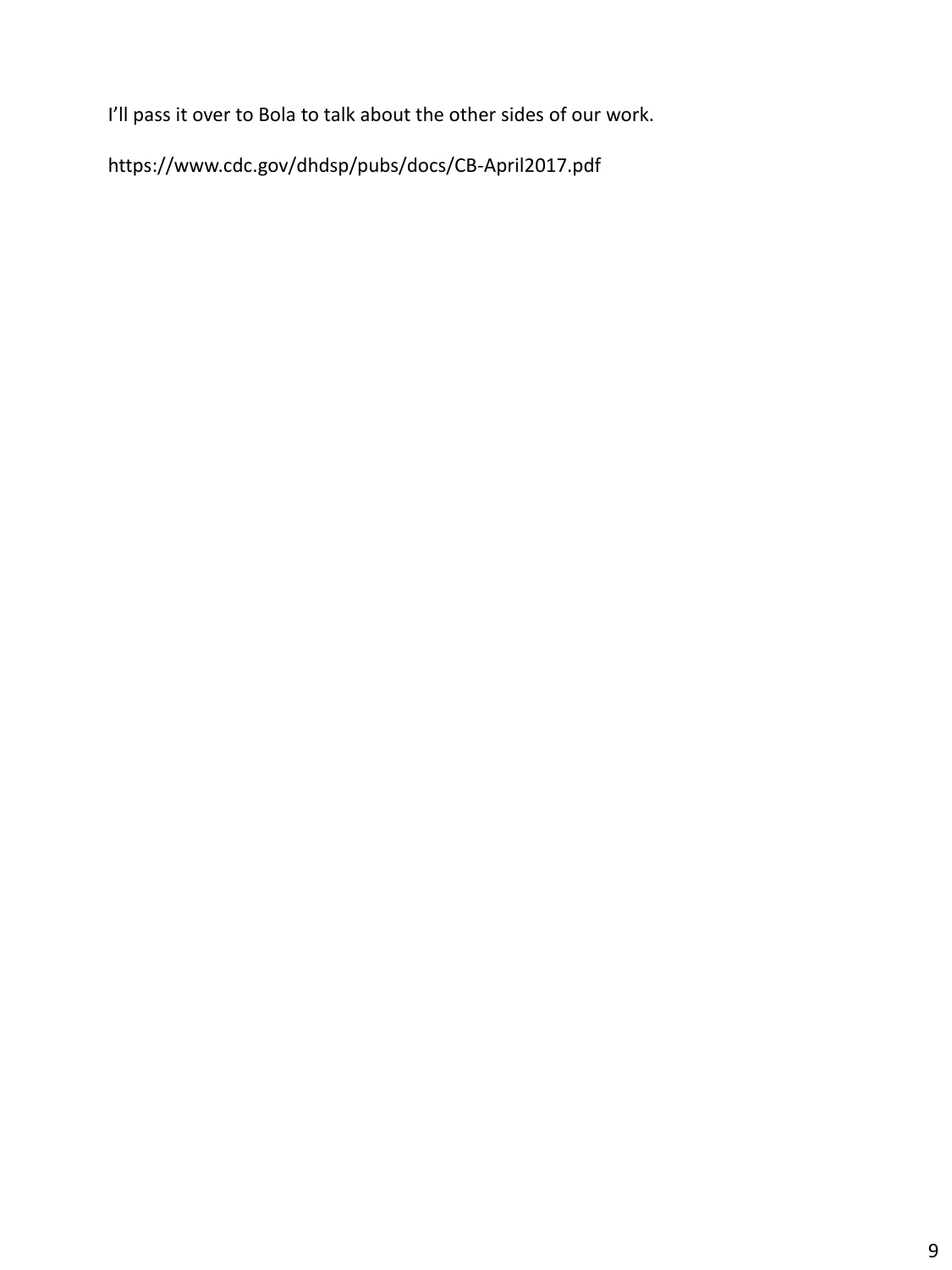

Thanks, Sharada! Continuing along the Knowledge to Action framework, our work within the translation phase focuses on the larger evidence base of CVD prevention and management. We use systematic processes to turn scientific evidence into userfriendly tools and products, which can then be used by our partners and others to put science into practice.

As you can see on the slide, we produce several publications such as:

- Toolkits,
- Research and reports,
- Guides,
- Science-in-Briefs,
- Webinars and webcasts, and
- Policy resources.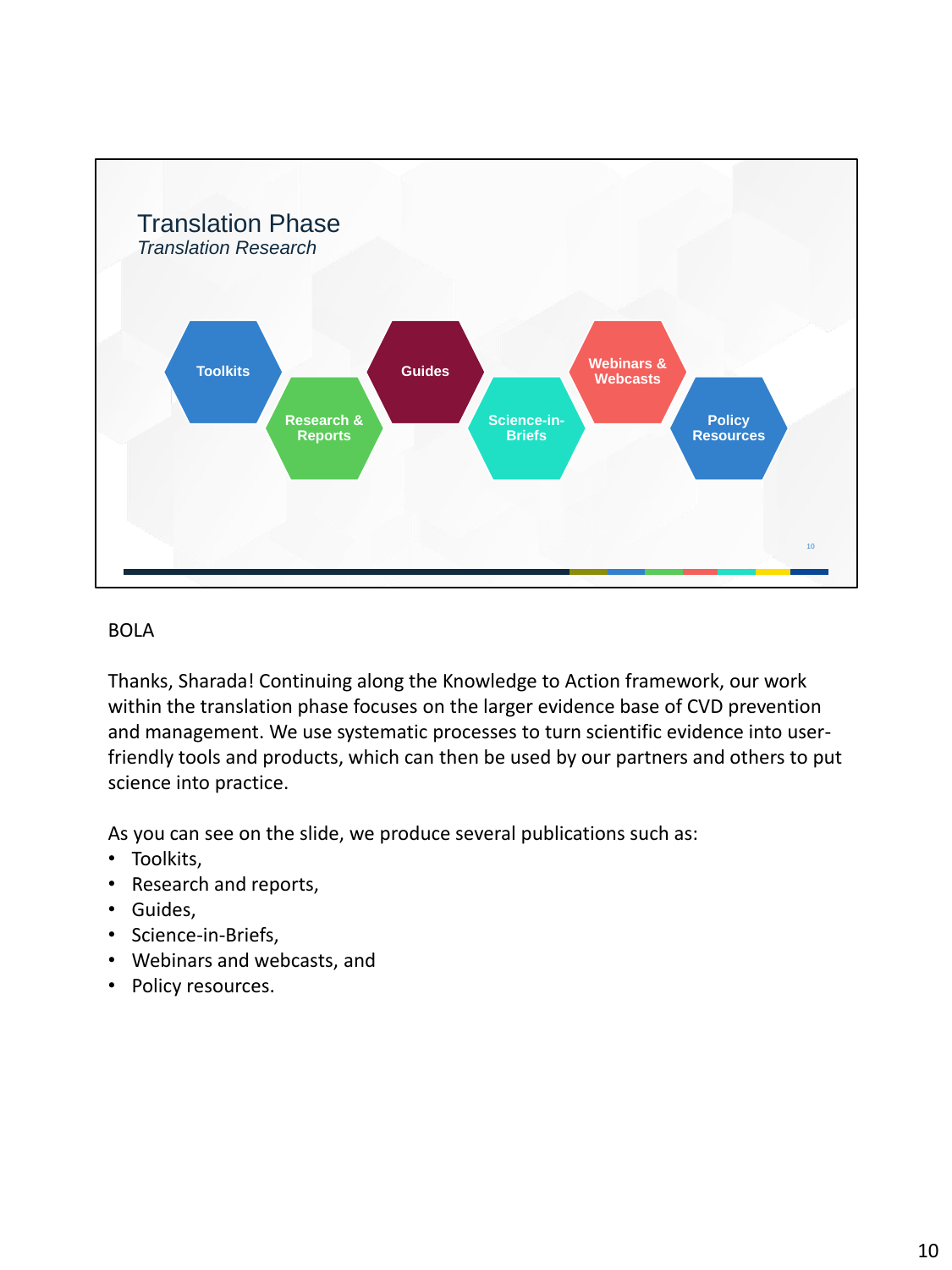

Our work in the research and translation phases lead us towards the institutionalization phase. We contribute to this side of the K2A Framework by working closely with our partners and providing subject matter expertise.

The breadth of partnerships are critical to informing our priority audiences, clarifying product format and intended use, as well as advising on modes of delivery, all of which are important factors in our dissemination.

As mentioned in the beginning, we collaborate with other branches in our Division, including the Million Hearts Initiative. We also work with other divisions within CDC.

Our external partners include organizations such as the American Heart Association, the National Alliance of State Pharmacy Associations, and universities, such as Temple University, George Washington University, and the University of Maryland.

In addition to our partnerships, we're really proud of the technical assistance that we offer due to our staff's subject matter expertise in health policy and law, pharmacy,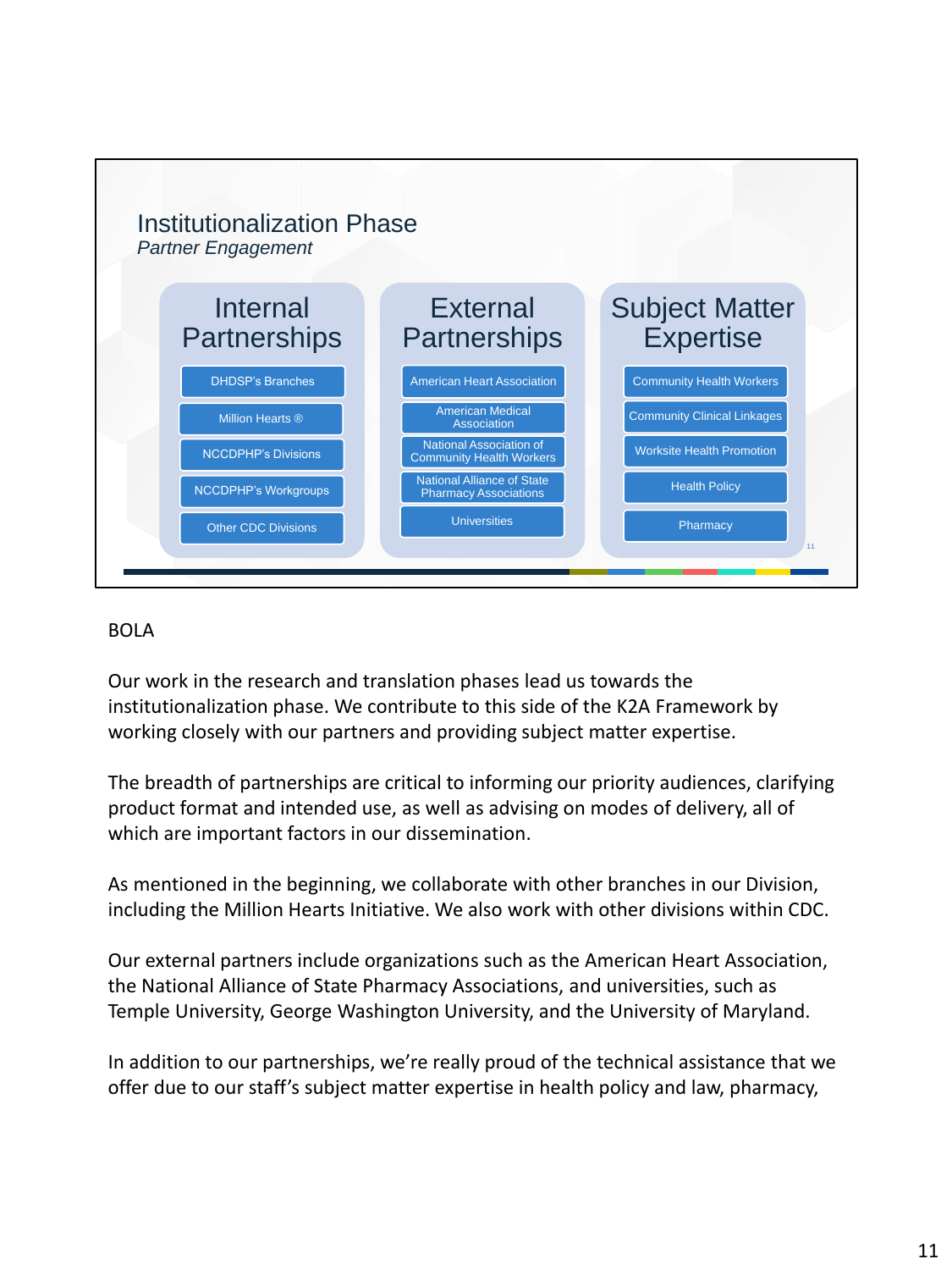community health, worksite health promotion, and community clinical linkages.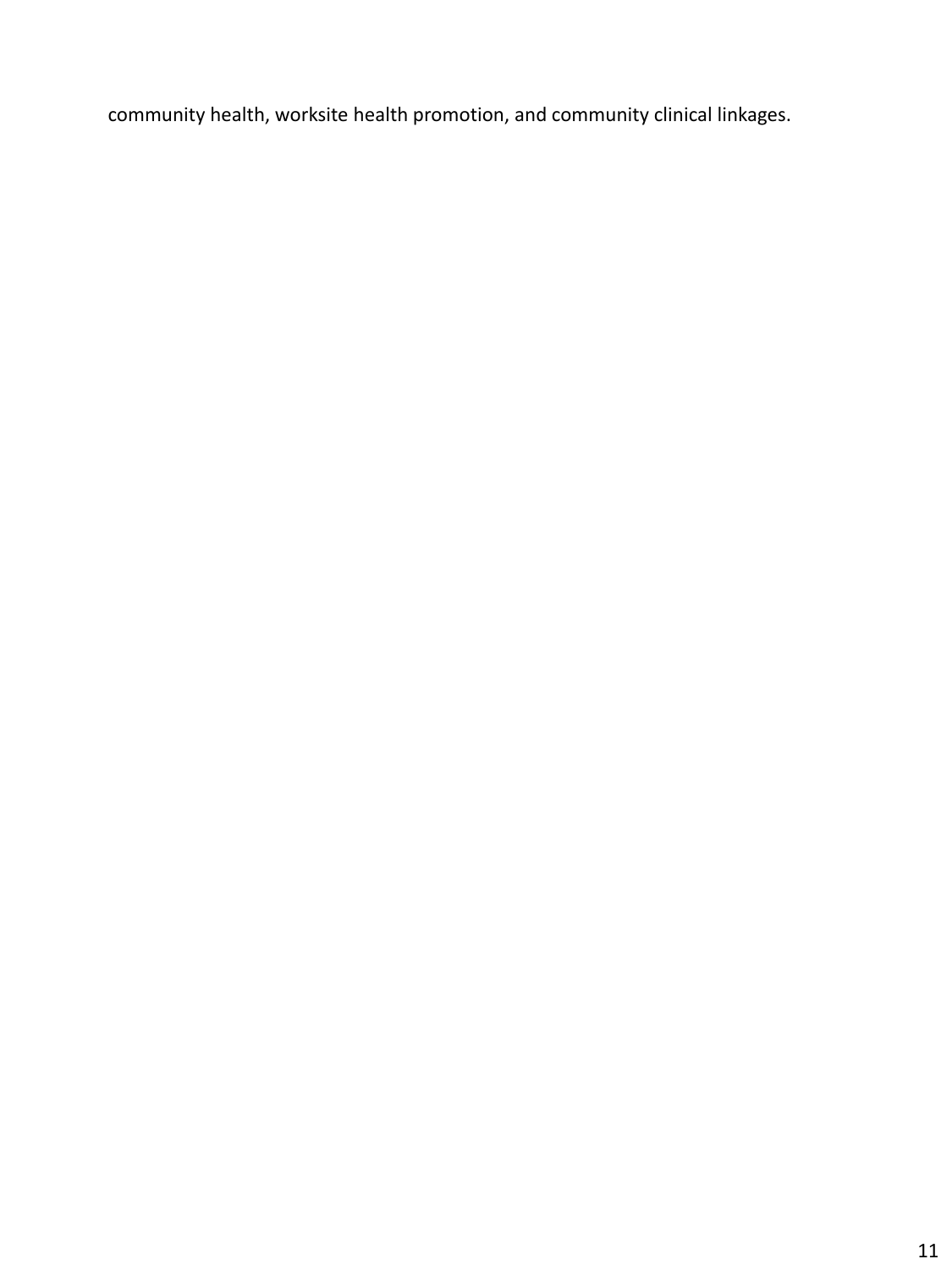

Our team provide a wide range of expertise in areas such as:

- Community clinical linkages
- Community health workers
- Health system interventions (team-based care, self-management education, clinical decision support)
- Hypertension (self-measured home blood pressure monitoring)
- Nurse practitioner scope of practice
- Pharmacy (medication therapy management, collaborative practice agreements. Collaborative drug therapy management, prescription drug cost sharing, medication adherence)
- Public access defibrillation
- Sodium reduction
- Stroke (stroke systems of care, home rule)
- Telehealth
- Workplace health promotion

And so much more!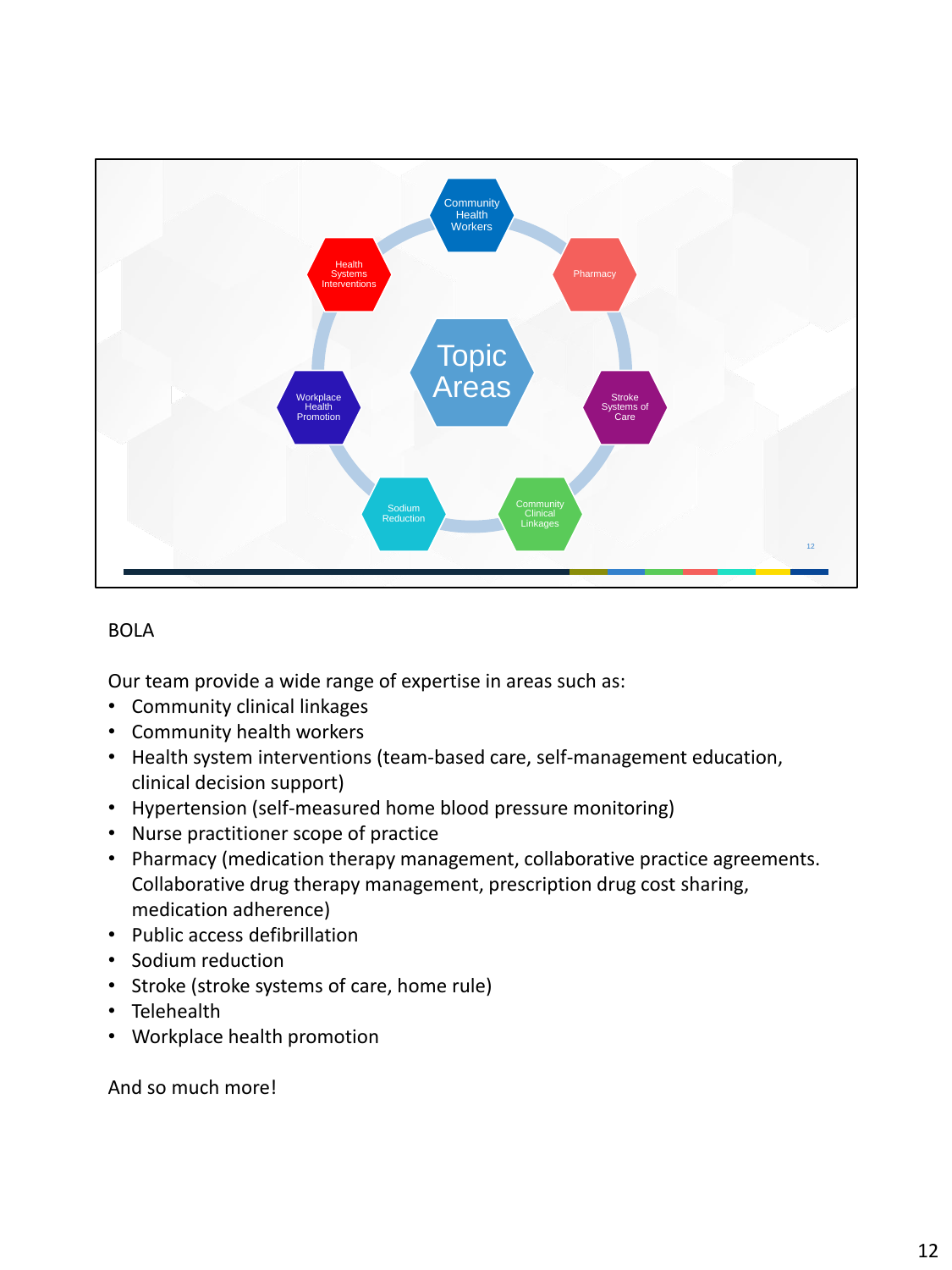

I will now provide examples of some of our policy research work.

- Our policy research continuum really operates in the legal epidemiology space, where we apply scientific methods to study the impact of laws on public health. Last year, our team published a special supplement in the Journal of Public Health Management & Practice highlighting some of our work. We also just launched a complementary webpage that links our work to the supplement on the Division's Policy Resources page.
- A primary method for disseminating our policy surveillance information is through our state law fact sheets. This one is an example of a fact sheet on nurse practitioner scope of practice laws.
- We've also recently published reports assessing the evidence behind policy interventions focused on sodium reduction.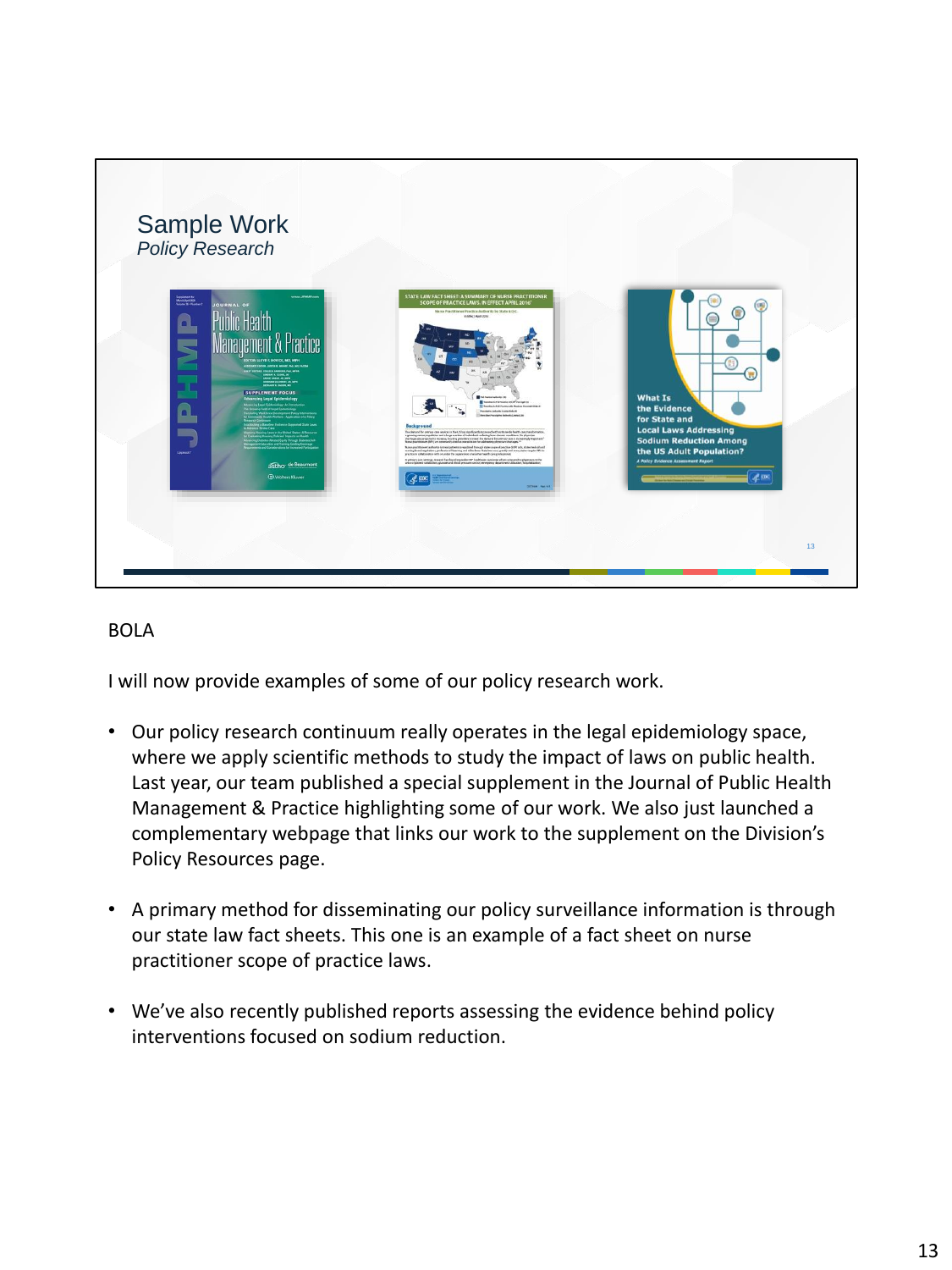

As you can guess, we are a productive group and create a lot of products. But what we're particularly proud of is the substance of our work and its potential to move the field forward based on scientific evidence. Here are some select examples of our efforts on this slide.

1). **Best Practices Guide**: In 2017, we published a best practices guide for cardiovascular disease prevention programs. This guide highlights the evidence behind eight strategies for lowering high blood pressure and cholesterol levels that can be implemented in health care systems and engage community-clinical linkages. The guide has been used by numerous partners, including our funded recipients, national public health organizations, and public health practitioners.

Up next is our:

2). **Science-in-Briefs**. Our monthly SIBs are concise and user-friendly publication summaries that highlight new research findings and emphasize the application potential for our public health partners. Science-in-Briefs cover a wide range of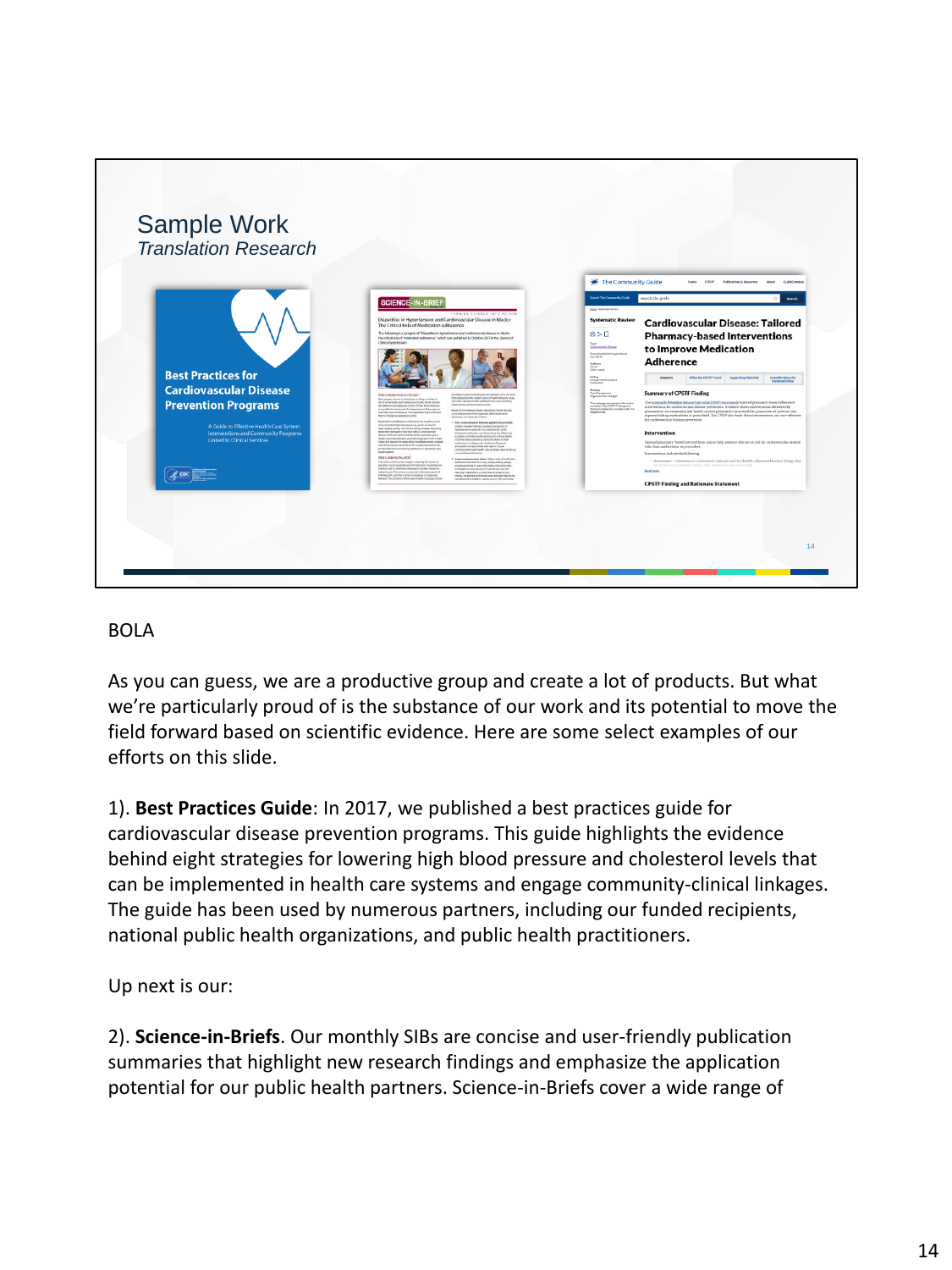topics, including community health workers, stroke systems of care, pharmacy, and the economics of cardiovascular disease.

Lastly is our collaboration with:

3). **The Community Guide**, which has led to the development of two webpages. The webpages provide implementation resource to help communities and health systems implement tailored pharmacy-based interventions to improve medication adherence for cardiovascular disease prevention.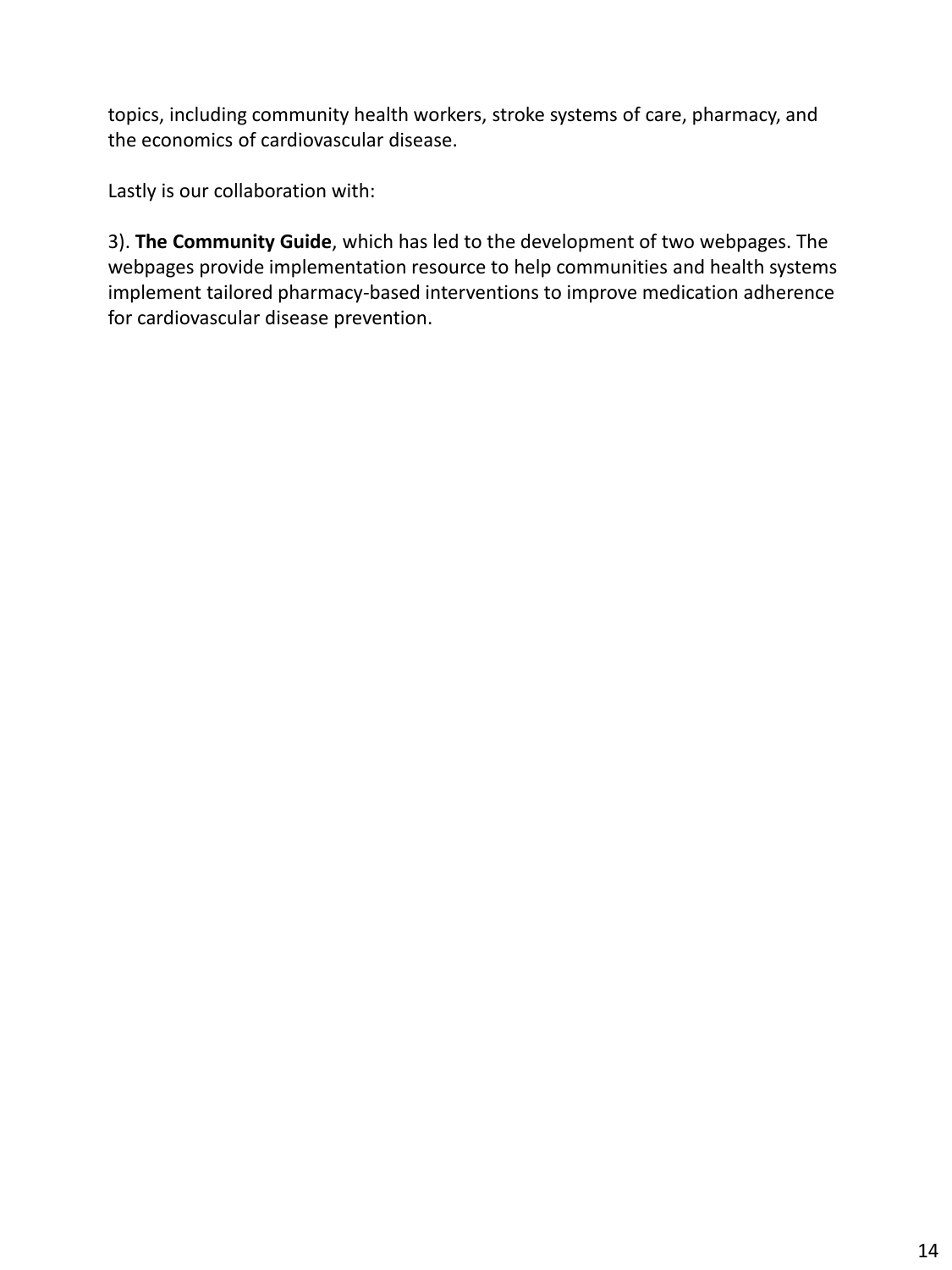

At this time, we'll take questions, but first we'll check to see if any questions have come in through the Q&A box.

**\*If we have questions ask the questions posed by the attendees to the presenter\***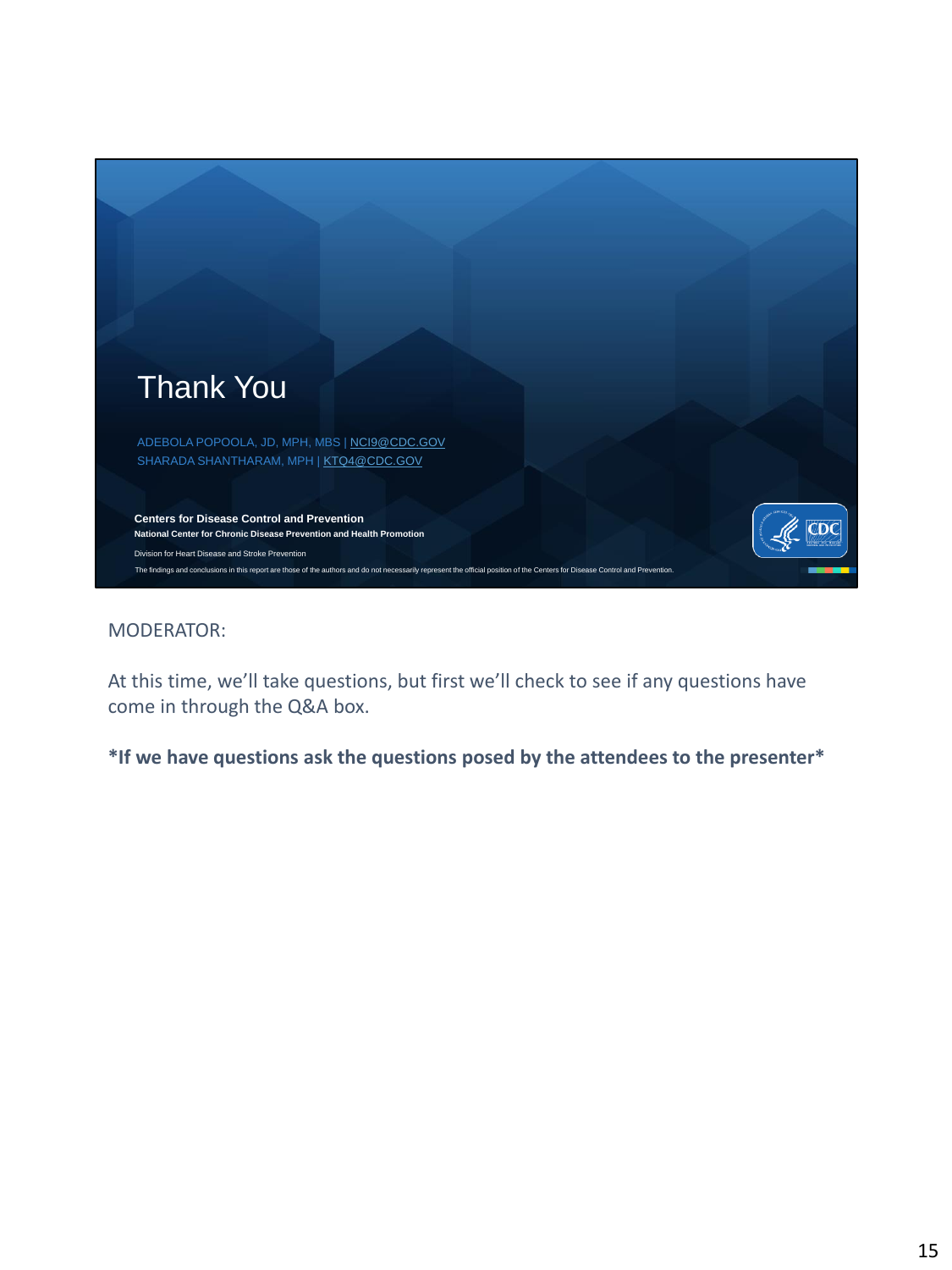

**\*Moderator present poll question. Make sure to read the following after presenting each.\***

The **[first, second]** question should be showing, it read **[read question and potential answers]**

Please respond with the appropriate answer at this time.

### **The level of information was**

Too basic About right Beyond my needs

### **The information presented was helpful to me.**

Yes Somewhat No not at all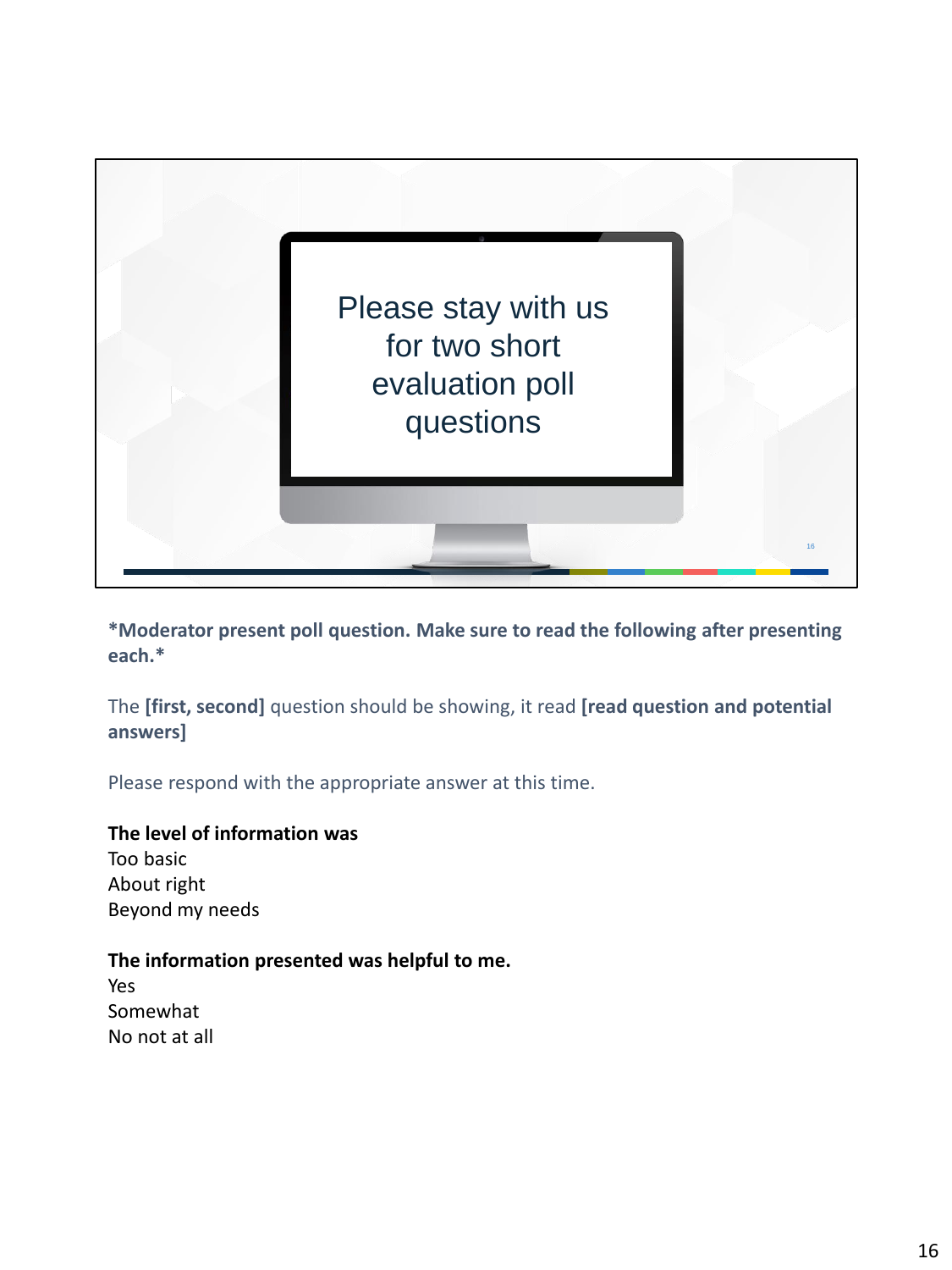

Thank you for your participation!

As a reminder, all sessions are archived, and the slides and script can be accessed at our Division website at the link shown. Today's slides will be available in about 2-3 weeks.

If you have any ideas for future topics or questions, please feel free to contact us at the listed email address on this slide, AREBheartinfo@cdc.gov.